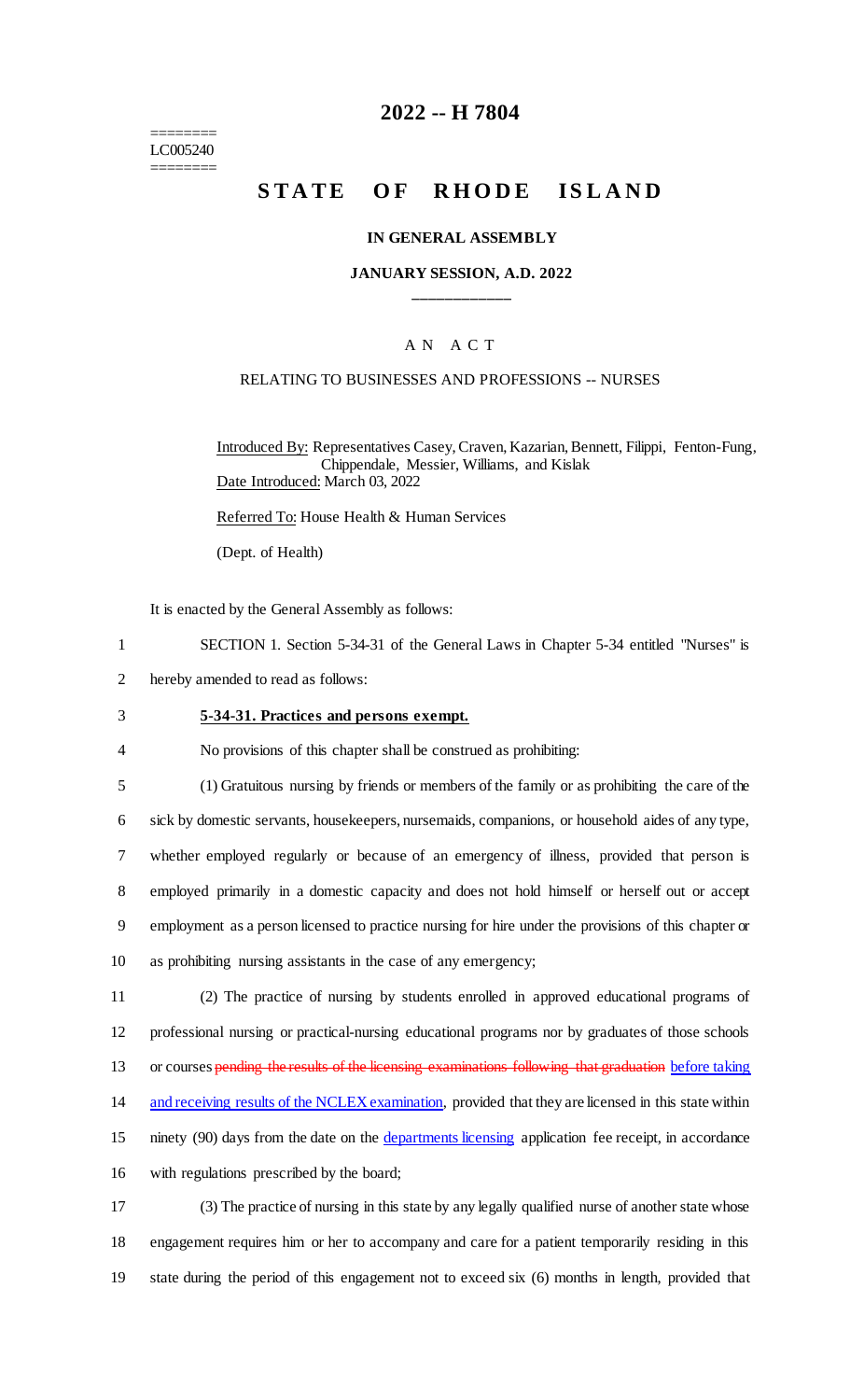person does not represent or hold himself or herself out as a nurse licensed to practice in this state; (4) The practice of any legally qualified nurse of another state who is employed by the United States government or any bureau, division, or agency of the government while in the discharge of his or her official duties;

 (5) Persons employed in state and licensed hospitals and sanatoria health care facilities, licensed homes for the aged and/or convalescent persons, and recognized public-health agencies from assisting in the nursing care of patients if adequate medical or nursing supervision is provided; (6) Nursing care of the sick with or without compensation or personal profit when done in connection with the practice of the religious tenets of any recognized or established church by adherents as long as they do not engage in the practice of nursing as defined in this chapter;

 (7) Persons who provide acceptable evidence of being currently licensed by examination or endorsement under the laws of other states of the United States and the District of Columbia from practicing nursing in this state for a period of ninety (90) days from the date on the application fee receipt, provided that they are licensed in this state within ninety (90) days from the date on the application fee receipt. The original privilege to work ninety (90) days from the date on the application fee receipt shall not be extended or renewed.

SECTION 2. This act shall take effect upon passage.

#### ======== LC005240 ========